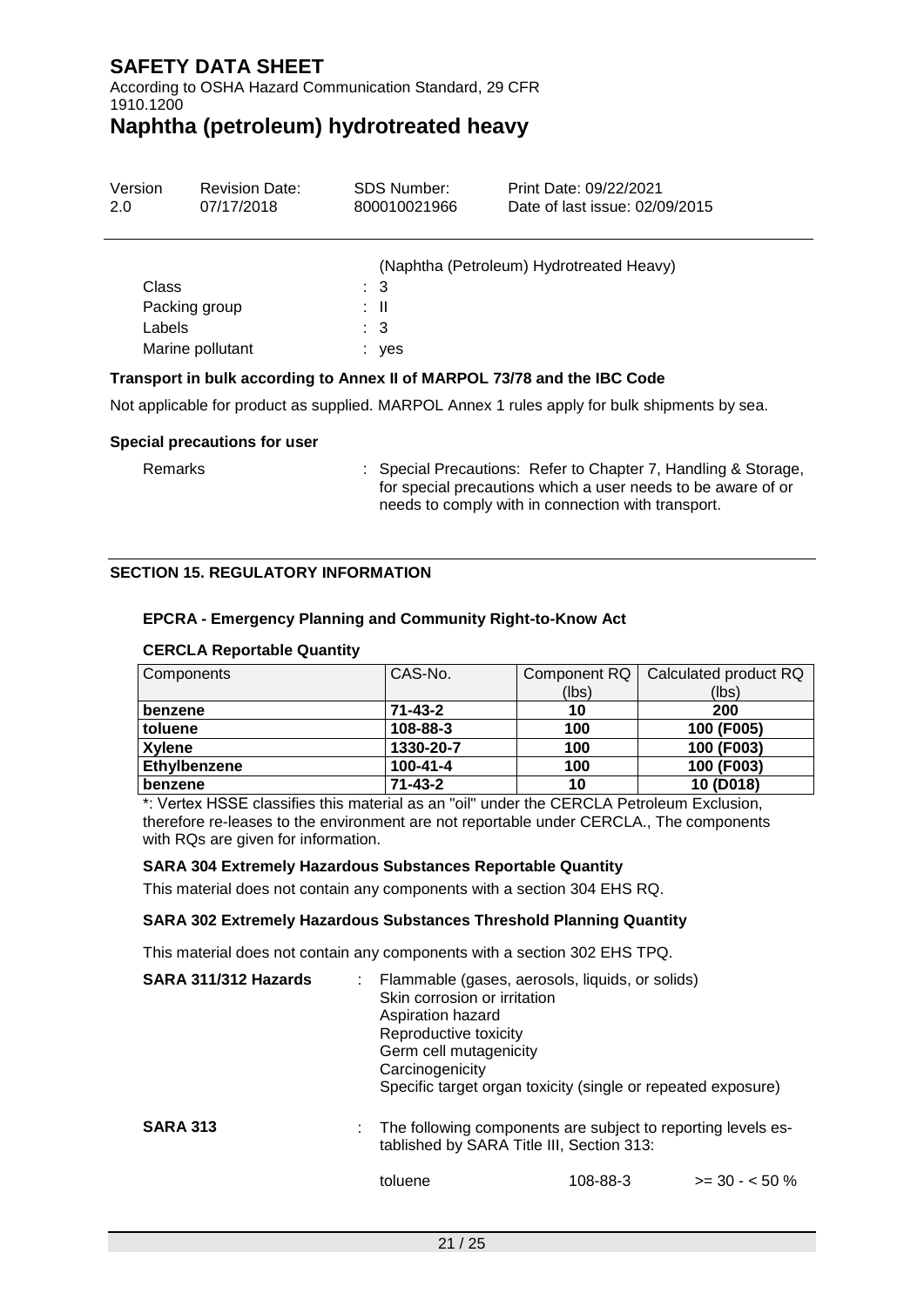According to OSHA Hazard Communication Standard, 29 CFR 1910.1200

# **Naphtha (petroleum) hydrotreated heavy**

| Version | <b>Revision Date:</b> | <b>SDS Number:</b><br>95₿ | <b>Print Date:</b><br>Date of last issue: |                   |
|---------|-----------------------|---------------------------|-------------------------------------------|-------------------|
|         |                       | Xylene                    | 1330-20-7                                 | $>= 20 - < 30 \%$ |
|         |                       | n-Hexane                  | 110-54-3                                  | $>= 20 - < 30 \%$ |
|         |                       | Ethylbenzene              | $100 - 41 - 4$                            | $>= 10 - 20 \%$   |
|         |                       | benzene                   | 71-43-2                                   | $>= 5 - < 10 \%$  |
|         |                       | cyclohexane               | 110-82-7                                  | $>= 5 - < 10 \%$  |
|         |                       | cumene                    | 98-82-8                                   | $>= 5 - < 10 \%$  |
|         |                       | Naphthalene               | $91 - 20 - 3$                             | $>= 1 - 5\%$      |

### **Clean Water Act**

The following Hazardous Chemicals are listed under the U.S. CleanWater Act, Section 311, Table 117.3:

| toluene      | 108-88-3       | $35\%$ |
|--------------|----------------|--------|
| Xylene       | 1330-20-7      | 25%    |
| Ethylbenzene | $100 - 41 - 4$ | $10\%$ |
| benzene      | 71-43-2        | 5%     |
| cyclohexane  | 110-82-7       | 5%     |
| Naphthalene  | $91 - 20 - 3$  | 1 $%$  |

### **US State Regulations**

### **Pennsylvania Right To Know**

| Naphtha (petroleum), hydrotreated heavy | 64742-48-9     |
|-----------------------------------------|----------------|
| toluene                                 | 108-88-3       |
| Xylene                                  | 1330-20-7      |
| n-Hexane                                | 110-54-3       |
| Ethylbenzene                            | $100 - 41 - 4$ |
| cyclohexane                             | 110-82-7       |
| cumene                                  | $98 - 82 - 8$  |
| benzene                                 | $71 - 43 - 2$  |
| Naphthalene                             | $91 - 20 - 3$  |
|                                         |                |

### **California Prop. 65**

WARNING: This product can expose you to chemicals including Ethylbenzene, benzene, cumene, Naphthalene, which is/are known to the State of California to cause cancer, and toluene, benzene, which is/are known to the State of California to cause birth defects or other reproductive harm. For more information go to www.P65Warnings.ca.gov.

#### **California List of Hazardous Substances**

| 108-88-3       |
|----------------|
| 1330-20-7      |
| 110-54-3       |
| $100 - 41 - 4$ |
| 110-82-7       |
| $98 - 82 - 8$  |
| 71-43-2        |
| $91 - 20 - 3$  |
|                |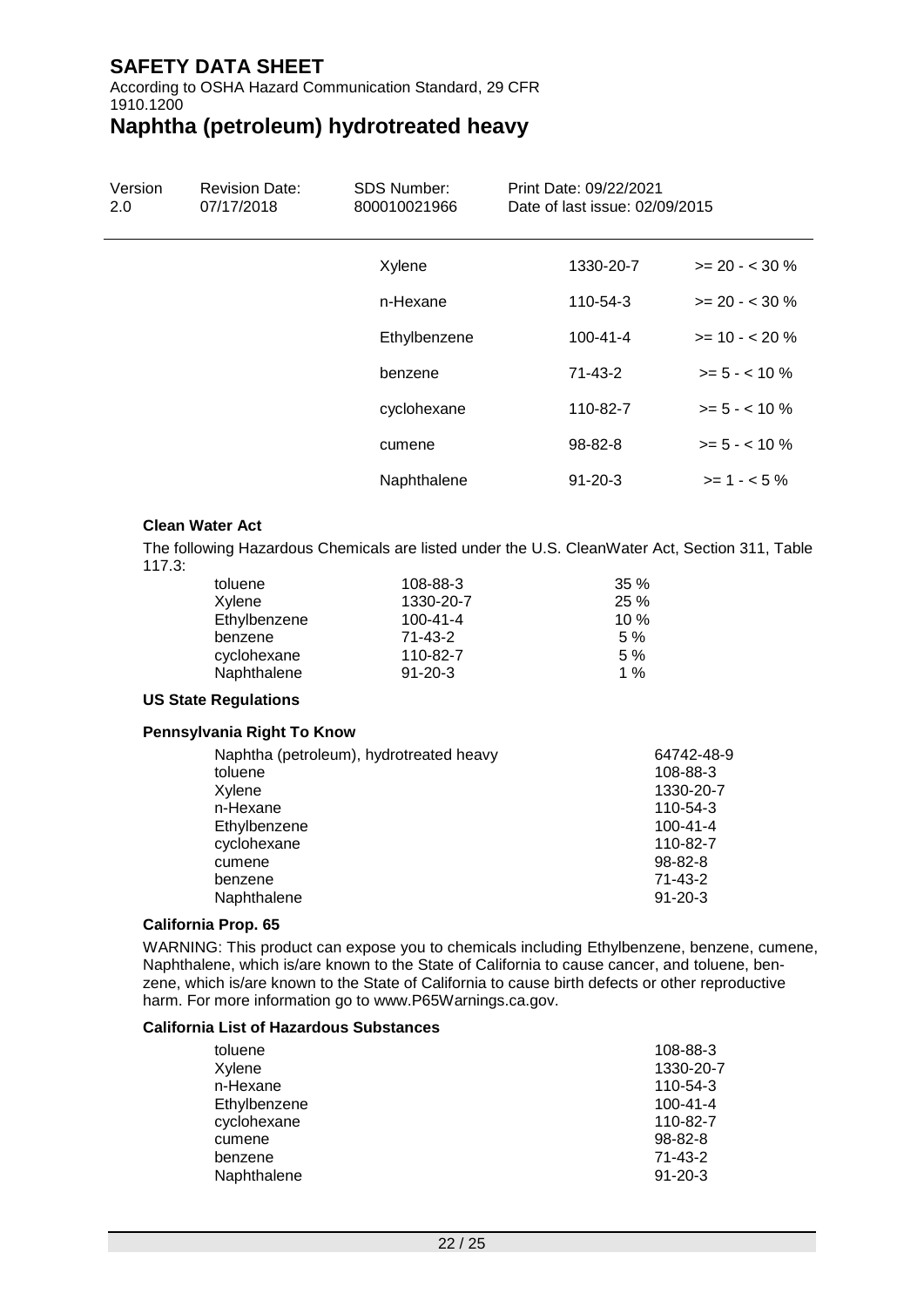According to OSHA Hazard Communication Standard, 29 CFR 1910.1200

# **Naphtha (petroleum) hydrotreated heavy**

| Version | <b>Revision Date:</b> | SDS Number: | Print Date: 4/01/2022         |
|---------|-----------------------|-------------|-------------------------------|
| 1.0     | 4/01/2022             | VRAM00026   | Date of last issue: 4/01/2022 |

#### **California Regulated Carcinogens**

benzene 71-43-2

### **Other regulations:**

The regulatory information is not intended to be comprehensive. Other regulations may apply to this material.

### **The components of this product are reported in the following inventories:**

TSCA : All components listed.

### **SECTION 16. OTHER INFORMATION**

#### **Further information**

NFPA Rating (Health, Fire, Reac-1, 3, 0 tivity)

#### **Full text of other abbreviations**

| <b>ACGIH</b>               |    | USA. ACGIH Threshold Limit Values (TLV)                                                                                                                        |
|----------------------------|----|----------------------------------------------------------------------------------------------------------------------------------------------------------------|
| <b>ACGIH BEI</b>           |    | ACGIH - Biological Exposure Indices (BEI)                                                                                                                      |
| <b>OSHA CARC</b>           |    | <b>OSHA Specifically Regulated Chemicals/Carcinogens</b>                                                                                                       |
| OSHA P <sub>0</sub>        |    | USA, OSHA - TABLE Z-1 Limits for Air Contaminants -<br>1910.1000                                                                                               |
| OSHA Z-1                   |    | USA. Occupational Exposure Limits (OSHA) - Table Z-1 Lim-<br>its for Air Contaminants                                                                          |
| OSHA Z-2                   |    | USA. Occupational Exposure Limits (OSHA) - Table Z-2                                                                                                           |
| ACGIH / TWA                |    | 8-hour, time-weighted average                                                                                                                                  |
| ACGIH / STEL               |    | Short-term exposure limit                                                                                                                                      |
| OSHA CARC / PEL            |    | Permissible exposure limit (PEL)                                                                                                                               |
| OSHA CARC / STEL           |    | <b>Excursion limit</b>                                                                                                                                         |
| OSHA P0 / TWA              |    | 8-hour time weighted average                                                                                                                                   |
| OSHA P0 / STEL             |    | Short-term exposure limit                                                                                                                                      |
| OSHA Z-1 / TWA             |    | 8-hour time weighted average                                                                                                                                   |
| OSHA Z-2 / TWA             |    | 8-hour time weighted average                                                                                                                                   |
| OSHA Z-2 / CEIL            |    | : Acceptable ceiling concentration                                                                                                                             |
| OSHA Z-2 / Peak            |    | : Acceptable maximum peak above the acceptable ceiling con-<br>centration for an 8-hr shift                                                                    |
| Abbreviations and Acronyms | ÷. | The standard abbreviations and acronyms used in this docu-<br>ment can be looked up in reference literature (e.g. scientific<br>dictionaries) and/or websites. |
|                            |    | ACGIH = American Conference of Governmental Industrial<br>Hygienists                                                                                           |
|                            |    | ADR = European Agreement concerning the International<br>Carriage of Dangerous Goods by Road                                                                   |
|                            |    | AICS = Australian Inventory of Chemical Substances<br>ASTM = American Society for Testing and Materials<br>BEL = Biological exposure limits                    |
|                            |    | BTEX = Benzene, Toluene, Ethylbenzene, Xylenes<br>CAS = Chemical Abstracts Service<br>CEFIC = European Chemical Industry Council                               |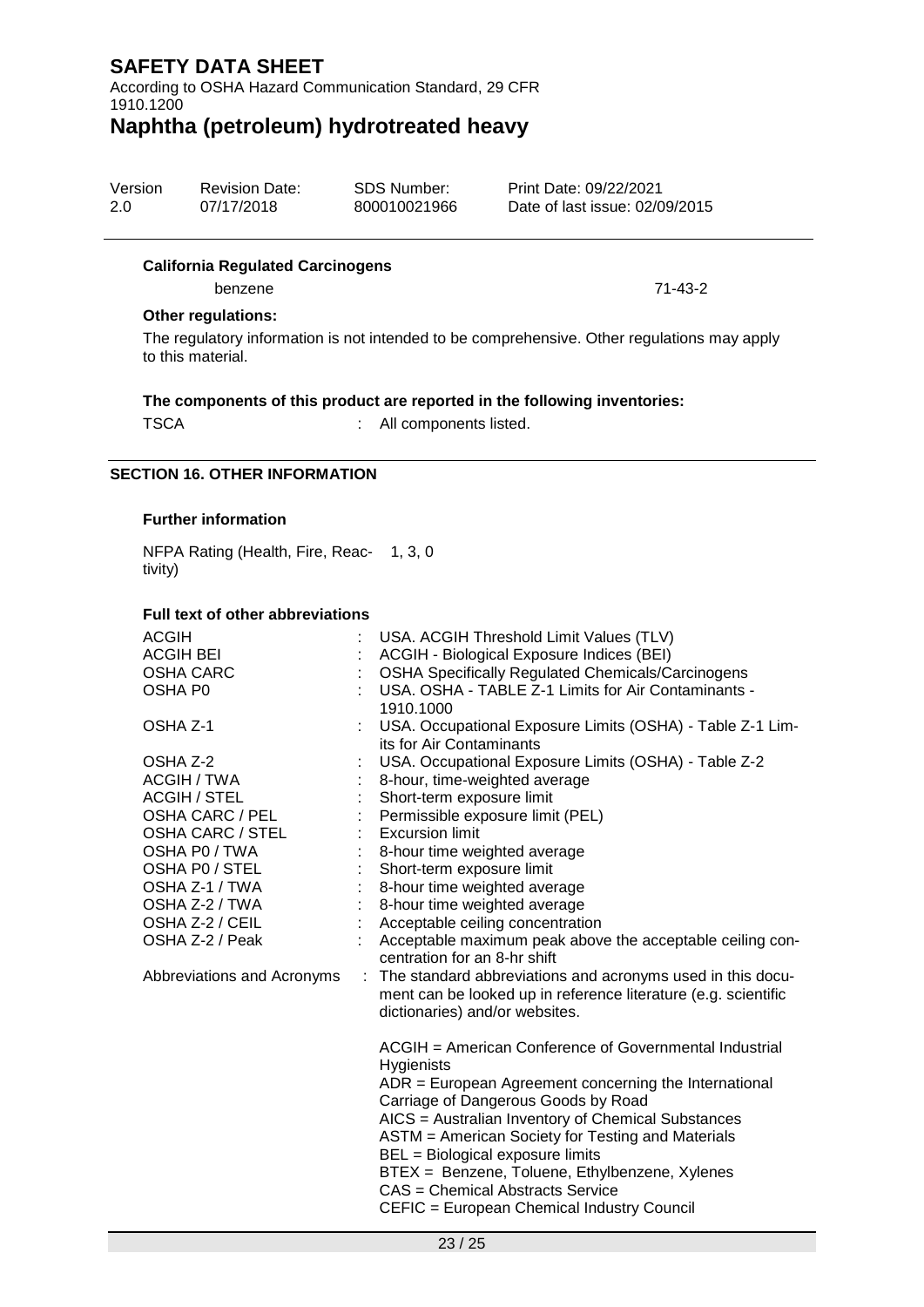According to OSHA Hazard Communication Standard, 29 CFR 1910.1200

# **Naphtha (petroleum) hydrotreated heavy**

| Version<br>1.0 | <b>Revision Date:</b><br>4/01/2022 | <b>SDS Number:</b><br>VRAM00026 | Print Date: 4/01/2022<br>Date of last issue: 4/01/2022                                                 |
|----------------|------------------------------------|---------------------------------|--------------------------------------------------------------------------------------------------------|
|                |                                    |                                 | CLP = Classification Packaging and Labelling                                                           |
|                |                                    |                                 | $COC = Cleveland Open-Cup$                                                                             |
|                |                                    |                                 | DIN = Deutsches Institut fur Normung                                                                   |
|                |                                    |                                 | DMEL = Derived Minimal Effect Level                                                                    |
|                |                                    |                                 | DNEL = Derived No Effect Level                                                                         |
|                |                                    |                                 | DSL = Canada Domestic Substance List                                                                   |
|                |                                    |                                 | EC = European Commission                                                                               |
|                |                                    |                                 | EC50 = Effective Concentration fifty                                                                   |
|                |                                    |                                 | ECETOC = European Center on Ecotoxicology and Toxicolo-                                                |
|                |                                    | gy Of Chemicals                 |                                                                                                        |
|                |                                    |                                 | ECHA = European Chemicals Agency<br>EINECS = The European Inventory of Existing Commercial             |
|                |                                    | <b>Chemical Substances</b>      |                                                                                                        |
|                |                                    |                                 | $EL50 = E$ ffective Loading fifty                                                                      |
|                |                                    |                                 | ENCS = Japanese Existing and New Chemical Substances                                                   |
|                |                                    | Inventory                       |                                                                                                        |
|                |                                    |                                 | EWC = European Waste Code                                                                              |
|                |                                    |                                 | GHS = Globally Harmonised System of Classification and                                                 |
|                |                                    | Labelling of Chemicals          |                                                                                                        |
|                |                                    |                                 | IARC = International Agency for Research on Cancer                                                     |
|                |                                    |                                 | IATA = International Air Transport Association                                                         |
|                |                                    |                                 | IC50 = Inhibitory Concentration fifty                                                                  |
|                |                                    | IL50 = Inhibitory Level fifty   |                                                                                                        |
|                |                                    |                                 | <b>IMDG</b> = International Maritime Dangerous Goods                                                   |
|                |                                    |                                 | INV = Chinese Chemicals Inventory                                                                      |
|                |                                    |                                 | IP346 = Institute of Petroleum test method $N^{\circ}$ 346 for the                                     |
|                |                                    |                                 | determination of polycyclic aromatics DMSO-extractables                                                |
|                |                                    |                                 | KECI = Korea Existing Chemicals Inventory                                                              |
|                |                                    |                                 | $LC50$ = Lethal Concentration fifty                                                                    |
|                |                                    |                                 | $LD50 = Lethal Does fifty per cent.$<br>LL/EL/IL = Lethal Loading/Effective Loading/Inhibitory loading |
|                |                                    | $LL50 = Lethal$ Loading fifty   |                                                                                                        |
|                |                                    |                                 | MARPOL = International Convention for the Prevention of                                                |
|                |                                    | <b>Pollution From Ships</b>     |                                                                                                        |
|                |                                    |                                 | NOEC/NOEL = No Observed Effect Concentration / No Ob-                                                  |
|                |                                    | served Effect Level             |                                                                                                        |
|                |                                    |                                 | OE_HPV = Occupational Exposure - High Production Volume                                                |
|                |                                    |                                 | PBT = Persistent, Bioaccumulative and Toxic                                                            |
|                |                                    |                                 | PICCS = Philippine Inventory of Chemicals and Chemical                                                 |
|                |                                    | Substances                      |                                                                                                        |
|                |                                    |                                 | <b>PNEC</b> = Predicted No Effect Concentration                                                        |
|                |                                    |                                 | REACH = Registration Evaluation And Authorisation Of                                                   |
|                |                                    | Chemicals                       |                                                                                                        |
|                |                                    |                                 | RID = Regulations Relating to International Carriage of Dan-                                           |
|                |                                    | gerous Goods by Rail            |                                                                                                        |
|                |                                    |                                 | SKIN_DES = Skin Designation                                                                            |
|                |                                    |                                 | STEL = Short term exposure limit                                                                       |
|                |                                    |                                 | TRA = Targeted Risk Assessment                                                                         |
|                |                                    |                                 | TSCA = US Toxic Substances Control Act                                                                 |
|                |                                    |                                 | TWA = Time-Weighted Average                                                                            |
|                |                                    |                                 | vPvB = very Persistent and very Bioaccumulative                                                        |

This product is intended for use in closed systems only.